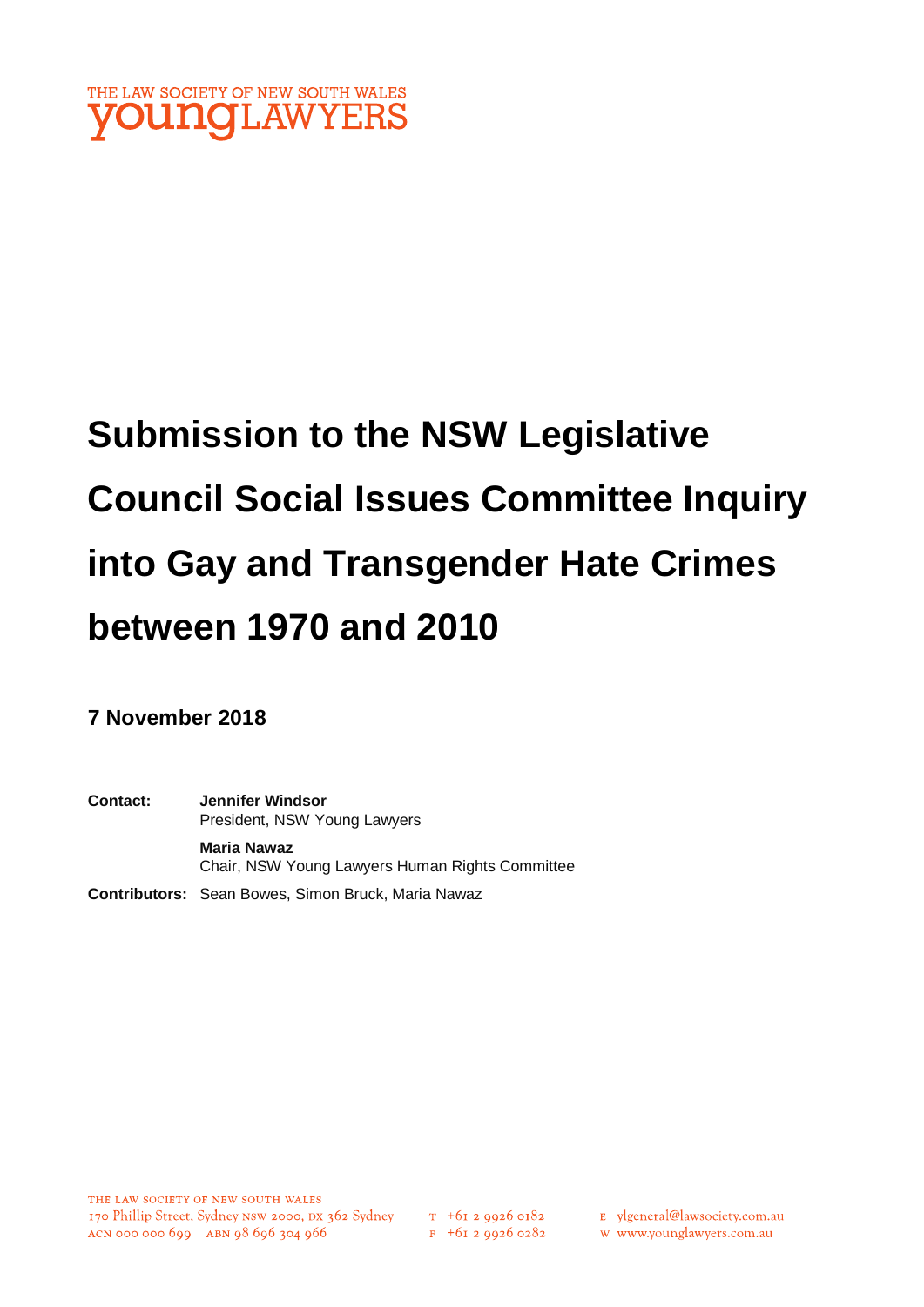#### THE LAW SOCIETY OF NEW SOUTH WALES **VOUNCLAW** YERS

The NSW Young Lawyers Human Rights Committee welcomes the opportunity to make a submission to the Legislative Council's Inquiry into Gay and Transgender Hate Crimes between 1970 and 2010 ("Inquiry").

### **NSW Young Lawyers**

NSW Young Lawyers is a division of The Law Society of New South Wales. NSW Young Lawyers supports practitioners in their professional and career development in numerous ways, including by encouraging active participation in its 15 separate committees, each dedicated to particular areas of practice. Membership is automatic for all NSW lawyers (solicitors and barristers) under 36 years and/or in their first five years of practice, as well as law students. NSW Young Lawyers currently has over 15,000 members.

### **The Human Rights Committee**

The Human Rights Committee ("the HRC") comprises a group of over 1,200 members interested in human rights law, drawn from lawyers working in academia, for government, private and the NGO sectors and other areas of practice that intersect with human rights law, as well as barristers and law students. The objectives of the HRC are to raise awareness about human rights issues and provide education to the legal profession and wider community about human rights and their application under both domestic and international law. Members of the HRC share a commitment to effectively promoting and protecting human rights and to examining legal avenues for doing so. The HRC takes a keen interest in providing comment and feedback on legal and policy issues that relate to human rights law and its development and support.

### **Scope of submission**

This submission addresses only the following Terms of Reference:

- Term of Reference (a)(ii) regarding the effectiveness of current policy and practice in addressing past impediments within the criminal justice system that impacted the protection of LGBTIQ people in NSW and the delivery of justice to victims of LGBTIQ hate crimes and their families; and
- Term of Reference (c) regarding any other related matter.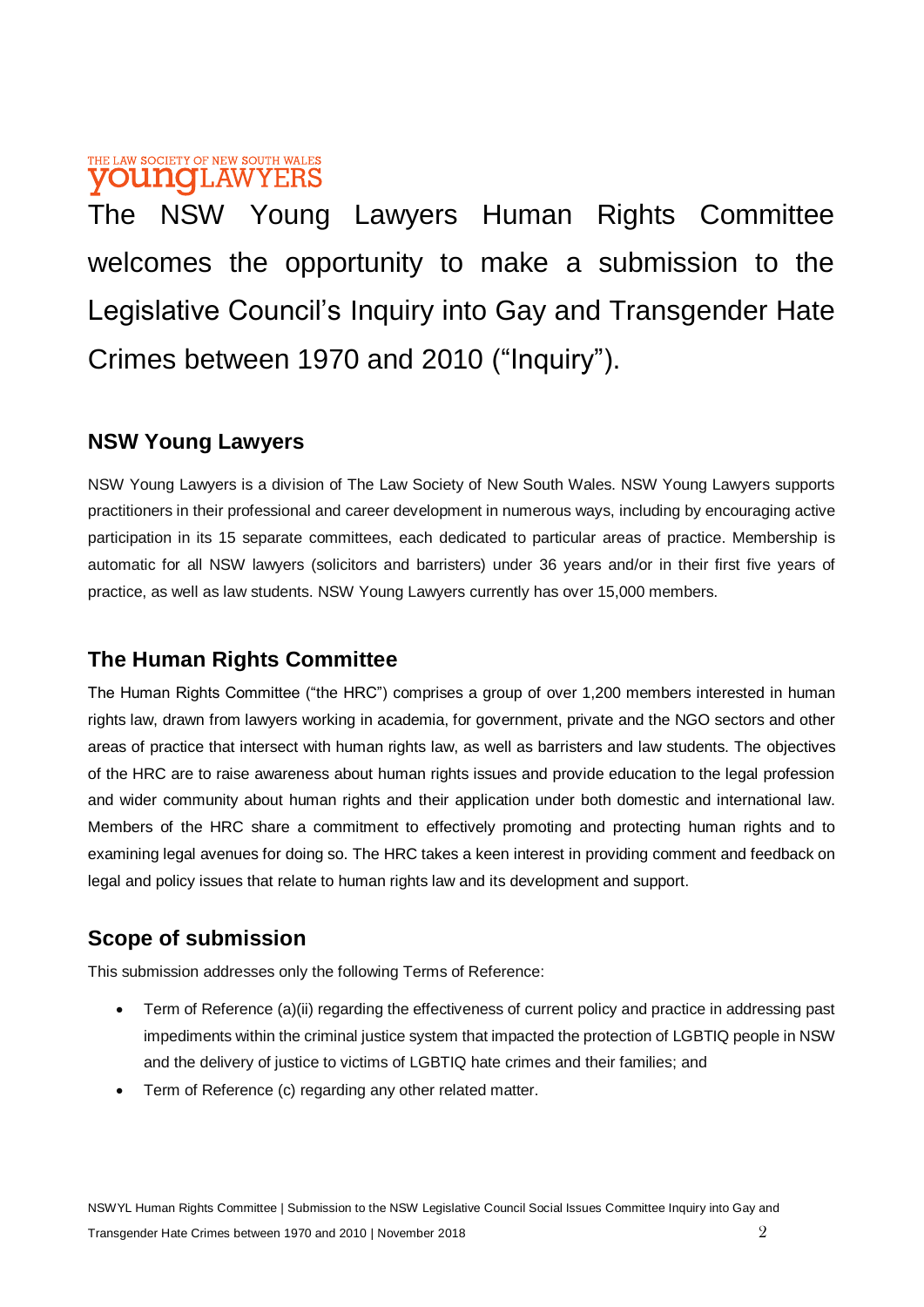#### THE LAW SOCIETY OF NEW SOUTH WALES **OUNCLAWYERS**

# **Summary of recommendations**

In summary, the HRC makes the following recommendations in this submission.

The NSW Government should:

- 1. Convene a Royal Commission into hate crimes against LGBTIQ people in NSW;
- 2. Provide cultural competence training to legal and justice system personnel;
- 3. Support and expand the Gay and Lesbian Liaison Officer program;
- 4. In light of (a) the NSW Ombudsman's criticisms of the police power to use drug detection dogs in general drug detection operations, and (b) specific concerns relating to the use of drug detection dogs at LGBTIQ events and venues, the power to use drug detection dogs in Part 11 Division 2 of the *Law Enforcement (Powers and Responsibilities) Act 2002* (NSW) should be repealed;
- 5. Amend the *Anti-Discrimination Act 1977* (NSW) to improve protections against discrimination and vilification for LGBTIQ people;
- 6. Increase funding for specialist LGBTIQ legal assistance services;
- 7. Establish a Gender and Sexuality Commissioner to monitor the human rights of LGBTIQ people and provide policy leadership;
- 8. Provide support for schools to prevent and respond to hate crime and hate conduct against young LGBTIQ people; and
- 9. Increase funding for critical support services.

# **Background**

In recent years, NSW has achieved significant improvements with respect to the human rights of LGBTIQ people. In 2014, NSW abolished the "homosexual advance" or "gay panic" defence and established a scheme for the extinguishment of historical offences relating to consensual sex between men.<sup>1</sup>

Australia has also achieved significant improvements at the national level. In 2017, the Commonwealth Government legislated for marriage equality.<sup>2</sup> This followed the Australian Marriage Law Postal Survey, which demonstrated majority support for same-sex marriage.<sup>3</sup>

Despite recent improvements, the human rights of LGBTIQ people continue to be violated in Australia and NSW. LGBTIQ people face widespread prejudice and discrimination, contributing to poorer physical and

<sup>1</sup> *Crimes Amendment (Provocation) Act 2014* (NSW); *Criminal Records Amendment (Historical Homosexual Offences) Act 2014* (NSW)

<sup>2</sup> *Marriage Amendment (Definition and Religious Freedoms) Act 2017* (Cth).

<sup>3</sup> Australian Bureau of Statistics, "Australian Marriage Law Postal Survey, 2017: National Results" (15 November 2017) <http://www.abs.gov.au/ausstats/abs@.nsf/mf/1800.0>.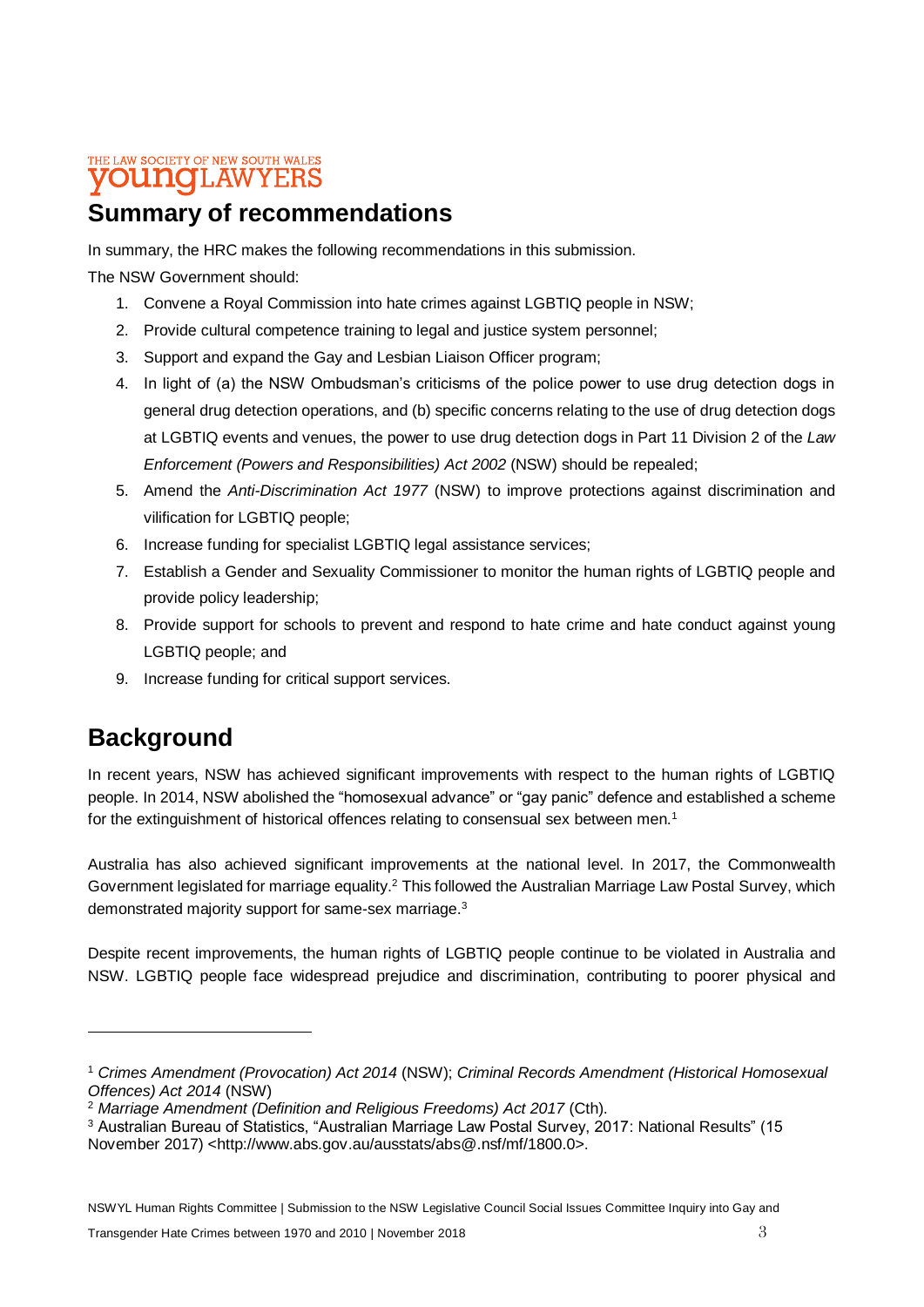#### THE LAW SOCIETY OF NEW SOUTH WALES **LAWYERS** ITING

mental health,<sup>4</sup> poorer educational outcomes,<sup>5</sup> higher rates of homelessness,<sup>6</sup> higher unemployment<sup>7</sup> and higher rates of poverty.<sup>8</sup>

#### **Hate crimes against LGBTIQ people remain a common occurrence**

In reporting on the legal needs of LGBTIQ people in 2018, the Law Council of Australia ("Law Council") concluded that hate crimes are "a common occurrence throughout Australia".<sup>9</sup> Levels of violence against LGBTIQ people have remained constant, despite positive legal developments.<sup>10</sup> In 2011–12 alone, LGBTIQ people reported to researchers that they experienced the following because of their sexuality or gender identity:

- 25.5% reported verbal abuse;
- 15.5% reported harassment;
- 8.7% reported threats of physical violence;
- 2.9% reported sexual assault; and
- 1.8% reported physical attack or assault with a weapon.<sup>11</sup>

Hate crimes are most likely to be perpetrated against LGBTIQ people who tend to be especially vulnerable, such as transgender people and young LGBTIQ people.<sup>12</sup> In 2010, LGBTIQ people aged between 14 and 21 years reported to researchers that they experienced the following because of homophobia:

- 61% reported verbal abuse;
- 18% reported physical abuse; and
- 69% reported other types of abuse.<sup>13</sup>

<sup>4</sup> Australian Research Centre in Sex, Health and Society, *Private Lives 2: The Second National Survey on the Health and Wellbeing of Gay, Lesbian, Bisexual and Transgender Australians* (2012) 2–3 ("*Private Lives*").

<sup>5</sup> Jacqueline Ullman, *Free2Be?: Exploring the Schooling Experiences of Australia's Sexuality and Gender Diverse Secondary School Students* (November 2015) 37–40.

<sup>6</sup> Gay and Lesbian Foundation of Australia, *LGBTQ Homelessness: Risks, Resilience and Access to Services in Victoria* (September 2017) 7–9.

<sup>7</sup> Western Australian Centre for Health Promotion Research, *The First Australian Trans Mental Health Study: Summary of Results* (2013) 16; Joseph Sabia and Mark Wooden, *Sexual Identity, Earnings and Labour Market Dynamics: New Evidence from Longitudinal Data in Australia (March 2015) 4.* 

<sup>8</sup> Law Council of Australia, *The Justice Project: LGBTI+ People* (August 2018) 11 ("*The Justice Project: LGBTI+ People*").

<sup>9</sup> *The Justice Project: LGBTI+ People* 16.

<sup>10</sup> *Private Lives* 18.

<sup>11</sup> *Private Lives* 47.

<sup>12</sup> *The Justice Project: LGBTI+ People* 15-16.

<sup>13</sup> Australian Research Centre in Sex, Health and Society, *Writing Themselves In: The Third National Study on the Sexual Health and Wellbeing of Same Sex Attracted and Gender Questioning Young People* (2010) 39 and 43 ("*Writing Themselves In*").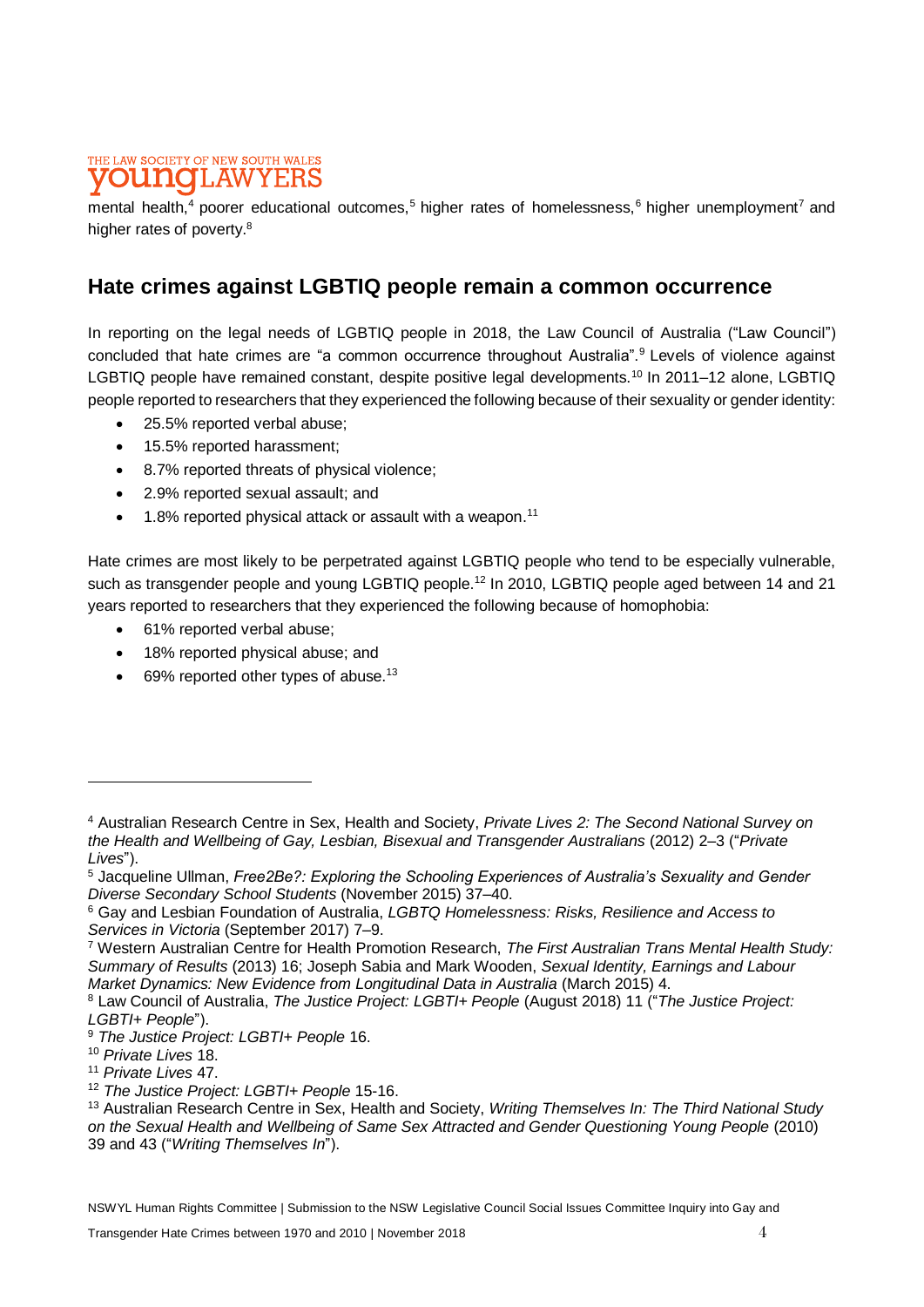#### THE LAW SOCIETY OF NEW SOUTH WALES **DUMOT.AWYERS**

LGBTIQ people aged between 14 and 21 years were most likely to experience abuse at school.<sup>14</sup> In other words, high levels of hate crime and hate conduct are perpetrated against young LGBTIQ people in schools. Moreover, the level of abuse against young LGBTIQ people in schools has been increasing since 1998.<sup>15</sup>

LGBTIQ people often adopt strategies to reduce the likelihood of hate crimes being perpetrated against them. Such strategies include hiding their sexuality or gender identity and avoiding expressions of affection. Young LGBTIQ people are the most likely to adopt such strategies.<sup>16</sup>

### **Hate crimes against LGBTIQ people are significantly underreported**

LGBTIQ people are significantly less likely than other victims of crime to report harassment or violence. Seventy-five percent of LGBTIQ people did "not report recent experiences of homophobic or transphobic abuse to police or seek professional assistance".<sup>17</sup> A significant majority of those who sought help went to community-based agencies. Only 16% of those who sought help reported the abuse to police. Young LGBTIQ people are especially unlikely to report harassment or violence to police.<sup>18</sup>

The Law Council identifies the following key reasons that LGBTIQ people do not report hate crimes:

- A deep mistrust of the legal system due to "laws that criminalised homosexuality and police history of perpetrating homophobic violence against LGBTIQ people"; 19
- Fear of being 'outed' as an LGBTIQ person and "concerns about privacy and security";<sup>20</sup>
- Public attitudes towards LGBTIQ people, which contribute to a fear of further victimisation and a desire to avoid drawing negative attention to LGBTIQ communities; $^{21}$
- Internalised attitudes, by which some LGBTIQ people believe that they deserve to be a victim of crime; 22
- $\bullet$  A lack of informed and inclusive services, including legal services;<sup>23</sup> and
- Compounded barriers for LGBTIQ people who experience intersectional disadvantage, especially:
	- o LGBTIQ people with a disability
	- o Older LGBTIQ people
	- o Aboriginal and Torres Strait Islander LGBTIQ people
	- o LGBTIQ people in rural, regional and remote ("RRR") areas
	- o LGBTIQ people who are sex workers

- <sup>15</sup> *Writing Themselves In* IX.
- <sup>16</sup> *Private Lives 2* 45.

- <sup>17</sup> *The Justice Project: LGBTI+ People* 21.
- <sup>18</sup> *The Justice Project: LGBTI+ People* 21.
- <sup>19</sup> *The Justice Project: LGBTI+ People* 22.
- <sup>20</sup> *The Justice Project: LGBTI+ People* 24.
- <sup>21</sup> *The Justice Project: LGBTI+ People* 25.
- <sup>22</sup> *The Justice Project: LGBTI+ People* 25–6.
- <sup>23</sup> *The Justice Project: LGBTI+ People* 26.

<sup>14</sup> *Writing Themselves In* IX.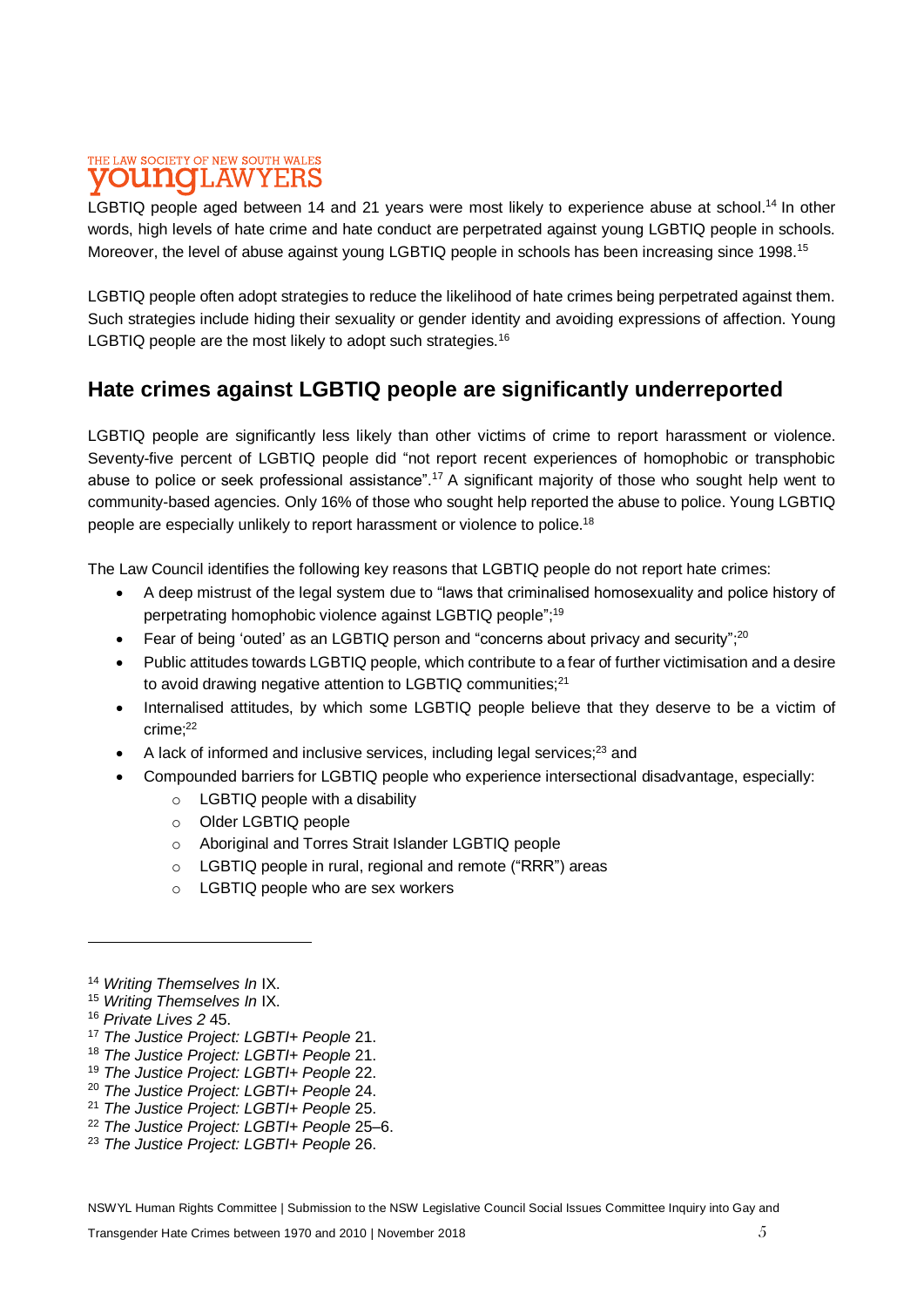

### **Access to justice barriers contribute to a mistrust of the legal system amongst LGBTIQ people**

From the Law Council's analysis, an image emerges of barriers to access to justice pervading the Australian legal system. Discrimination against LGBTIQ people is common within the legal profession.<sup>25</sup> LGBTIQ people often have to educate lawyers about their experiences in circumstances that specialist legal services for LGBTIQ people consider to be inappropriate.<sup>26</sup>

The Law Council notes "homophobic or transphobic police responses", including responses that ignore or trivialise abuse against LGBTIQ people.<sup>27</sup> In 2013, four LGBTIQ organisations – the Inner City Legal Centre ("ICLC"), ACON, Gay and Lesbian Rights Lobby and Sydney Gay and Lesbian Mardi Gras (collectively, "the LGBTIQ organisations") – published a report titled *Policing at NSW Lesbian, Gay, Bisexual, Transgender, Intersex and Queer (LGBTIQ) Events and Venues* ("*Policing* Report"). The *Policing* Report notes that "police activity at LGBTIQ specific events has intensified, particularly in relation to (but not only) drug operations".<sup>28</sup> Mardi Gras and ACON received an unprecedented 58 complaints with regard to policing at the 2013 Mardi Gras, with further complaints being vocalised at a community forum on 19 March 2013.<sup>29</sup> The LGBTIQ organisations considered that the incidents "have had a negative impact on the relationship between the NSW Police Force and the LGBTIQ community, raising concerns about the public safety of members of our community in future".<sup>30</sup>

LGBTIQ people in detention are particularly vulnerable. There are failures to protect LGBTIQ detainees from human rights violations and abuse, including from other detainees. Transgender detainees are often held inappropriately with detainees of the sex that they were assigned at birth. Transgender detainees are more likely to receive insufficient and inconsistent medical treatment, are more likely to self-harm, and are at a higher risk of experiencing physical and sexual assault in prison.<sup>31</sup> When protection is provided to LGBTIQ detainees, it may involve solitary confinement.<sup>32</sup> The United Nations Special Rapporteur on torture and other cruel,

<sup>24</sup> *The Justice Project: LGBTI+ People* 30–2.

<sup>25</sup> *The Justice Project: LGBTI+ People* 29.

<sup>26</sup> *The Justice Project: LGBTI+ People* 26.

<sup>27</sup> *The Justice Project: LGBTI+ People* 56.

<sup>28</sup> Inner City Legal Centre et al, *Policing at NSW Lesbian, Gay, Bisexual, Transgender, Intersex and Queer (LGBTIQ) Events and Venues* (September 2013) 4 ("*Policing Report*").

<sup>29</sup> *Policing Report* 5.

<sup>30</sup> *Policing Report* 4.

<sup>31</sup> Lorana Bartels and Sam Lynch, "Transgender Prisoners in Australia: An Examination of the Issues, Law and Policy (2017) *Flinders Law Journal* 19(2) 185.

<sup>32</sup> *The Justice Project: LGBTI+ People* 57.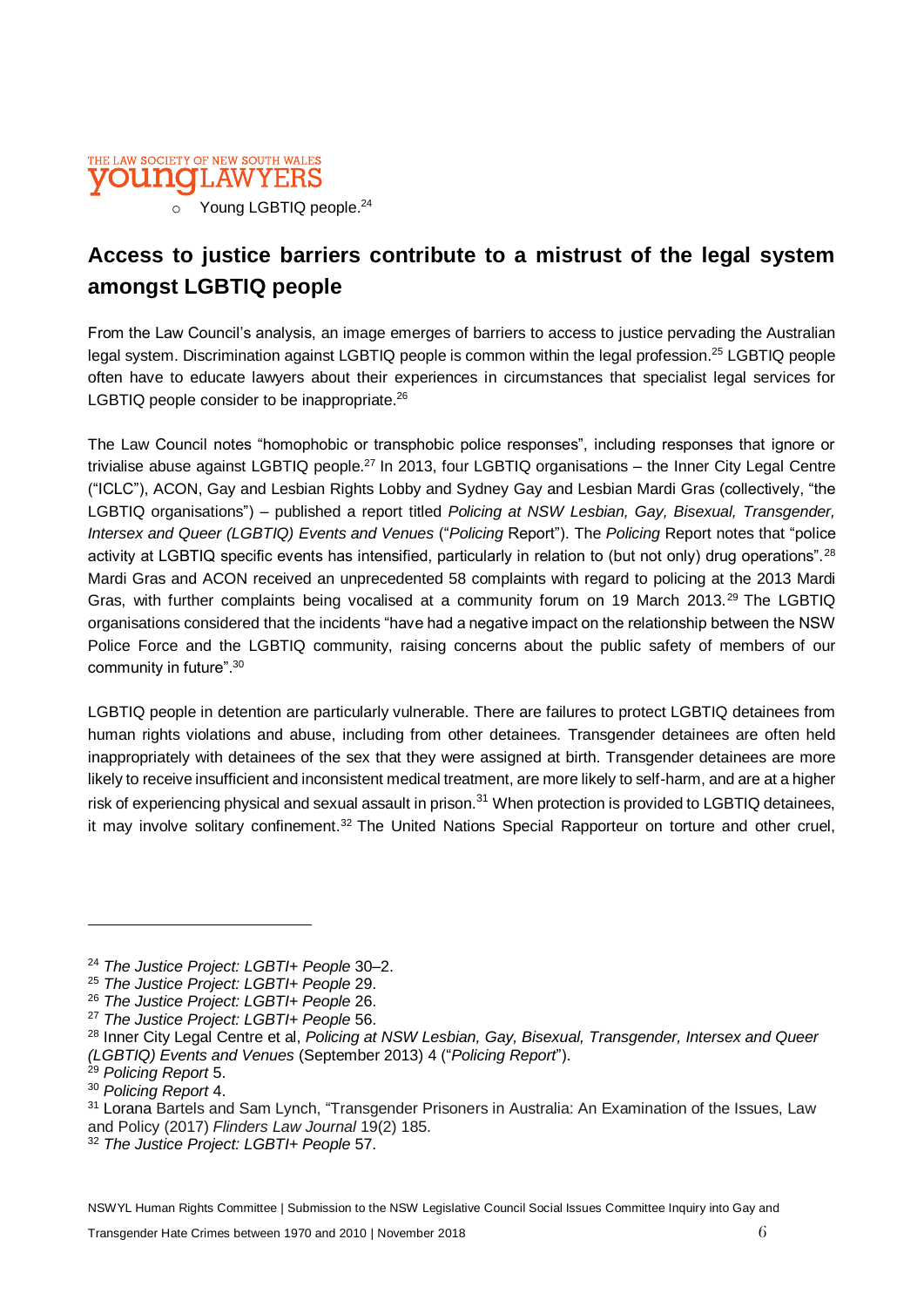#### THE LAW SOCIETY OF NEW SOUTH WALES T.AW

inhuman or degrading treatment or punishment notes that solitary confinement may, in certain circumstances, amount to cruel, inhuman or degrading treatment.<sup>33</sup>

The Law Council further observes that "some members of the judiciary lack awareness about LGBTI+ identities and relationships, and sometimes treat LGBTI+ people less seriously than they do heterosexual people in comparable circumstances".<sup>34</sup>

### **Hate crimes violate the human rights of LGBTIQ people**

Australia is a party to the *International Covenant on Civil and Political Rights* ("*ICCPR*") and the *International Covenant on Economic, Social and Cultural Rights* ("*ICESCR*"). Under article 2 of the *ICCPR*, Australia has undertaken to respect and to ensure to individuals the rights recognised in the *ICCPR* "without distinction of any kind". Likewise, under article 2 of *ICESCR*, Australia has undertaken to guarantee that the rights recognised in the *ICESCR* will be exercised "without discrimination of any kind".

The *ICCPR* recognises the right to life and the right to security of person, <sup>35</sup> including the right to freedom from bodily and mental injury. It requires the government to respond to "patterns of violence against categories of victims … such as violence against persons on the basis of their sexual orientation or gender identity".<sup>36</sup>

The *ICCPR* further recognises the right of all persons to equality before the law and to the equal protection of the law without any discrimination. It requires the law to prohibit discrimination and to provide "equal and effective protection against discrimination on any ground".<sup>37</sup> This includes discrimination on the ground of sexual orientation.<sup>38</sup>

Article 13 of the *ICESCR* recognises the right of all persons to education. The prevalence of hate crimes and hate conduct against young LGBTIQ people in schools prevents young LGBTIQ people from accessing their right to education without discrimination of any kind.

Regarding hate speech, article 19(3) of the *ICCPR* acknowledges that the right to freedom of expression:

"… carries with it special duties and responsibilities. It may therefore be subject to certain restrictions, but these shall only be such as are provided by law and are necessary: (a) For respect of the rights or reputations of others; (b) For the protection of national security or of public order … or of public health or morals."

<sup>33</sup> United Nations Special Rapporteur on torture and cruel, inhuman or degrading treatment or punishment, "Interim Report", A/66/268 (5 August 2011) 2.

<sup>34</sup> *The Justice Project: LGBTI+ People* 56.

<sup>35</sup> *International Covenant on Civil and Political Rights* arts 6(1) and 9(1) ("*ICCPR*").

<sup>36</sup> United Nations Human Rights Committee, *General Comment No 35* [9].

<sup>37</sup> *ICCPR* art 26.

<sup>38</sup> *Toonen v Australia*, United Nations Human Rights Committee, Communication No. 488/1992 (31 March 1994) [8].

NSWYL Human Rights Committee | Submission to the NSW Legislative Council Social Issues Committee Inquiry into Gay and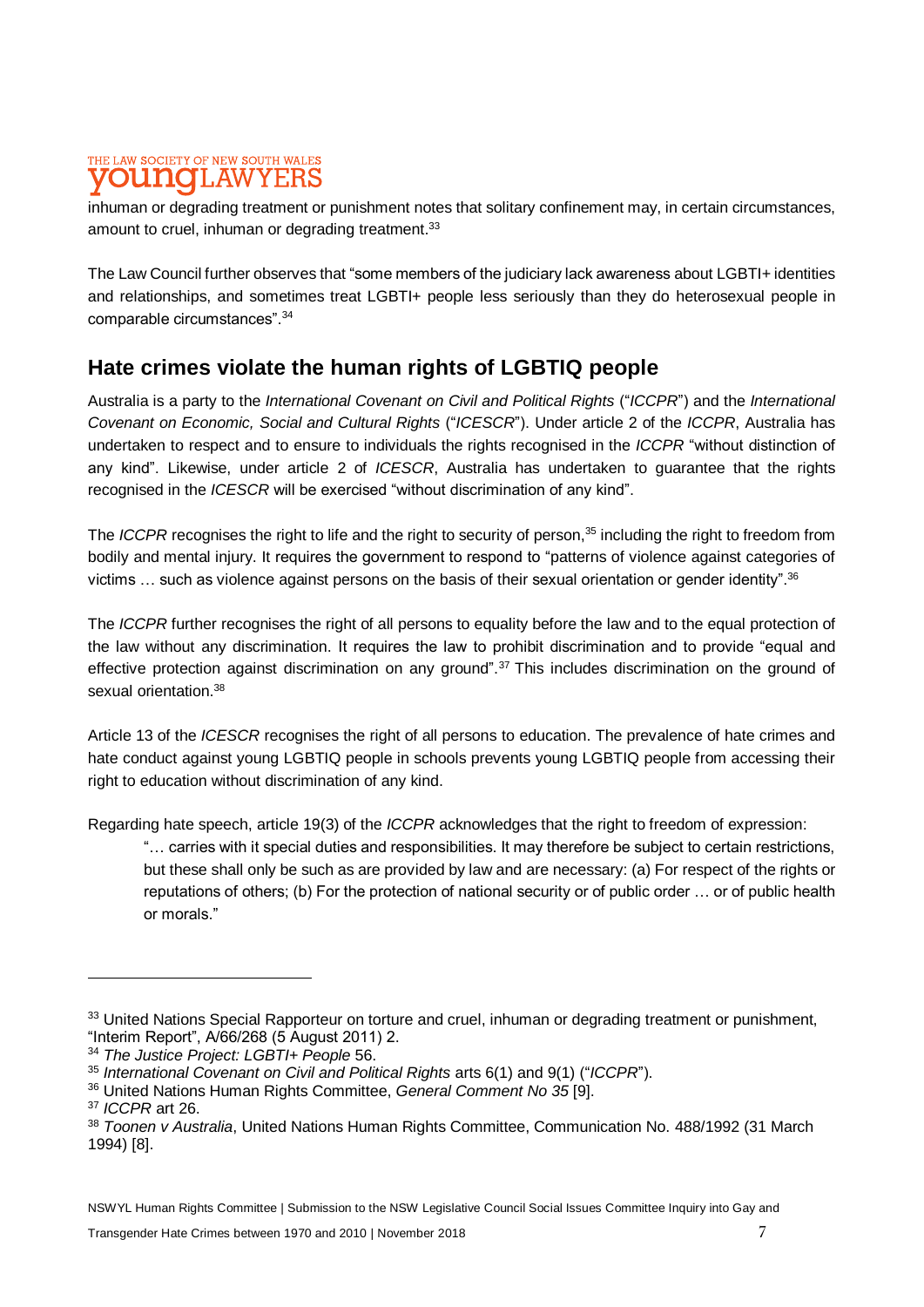#### THE LAW SOCIETY OF NEW SOUTH WALES **DUNGLAW** Y F.F

Given that LGBTIQ people have rights to freedom from mental injury and to protection against discrimination, the prohibition of hate speech is necessary for respect of the rights of LGBTIQ people. The United Nations Office of the High Commissioner for Human Rights has recommended that states prohibit hate speech on the basis of sexual orientation, gender identity, gender expression and sex characteristics.<sup>39</sup>

The duty to respect human rights includes a duty to "provide effective remedies to victims, including reparations".<sup>40</sup> This is recognised by the *United Nations Basic Principles and Guidelines on the Right to a Remedy and Reparation for Victims of International Human Rights Law and Serious Violations of International Humanitarian Law* ("*Basic Principles*"), The *Basic Principles* provides that remedies, including reparations, should be "adequate, effective and prompt".<sup>41</sup>

There is increasing concern at the international level about the human rights of LGBTIQ people. On 30 June 2016, the United Nations Human Rights Council ("UNHRC") passed a resolution stating that it "strongly deplores acts of violence and discrimination, in all regions of the world, committed against individuals because of their sexual orientation or gender identity".<sup>42</sup> It appointed an Independent Expert to report on the issue annually for three years to the UNHRC and the United Nations General Assembly.<sup>43</sup>

# **Term of Reference (a)(ii): The effectiveness of current policy and**

### **practice**

 $\overline{a}$ 

Based on the above, it is clear that current policy and practice in NSW faces significant limitations. The HRC makes the recommendations below for improving current policy and practice.

### **Recommendation 1: Convene a Royal Commission into LGBTIQ hate crimes in NSW**

The Inquiry's Terms of Reference cite ACON's *In Pursuit of Truth and Justice* report ("ACON Report"). The ACON Report's findings include the following:

- 88 suspected anti-gay killings have been identified;
- Almost 30 of the suspected anti-gay killing cases remain unsolved;
- Many of the identified killings were brutal;

<sup>39</sup> Office of the High Commissioner for Human Rights, *Living Free and Equal: What States Are Doing to Tackle Violence and Discrimination against Lesbian, Gay, Bisexual, Transgender and Intersex People* (2016) 30.

<sup>40</sup> United Nations General Assembly, *Basic Principles and Guidelines on the Right to a Remedy and Reparation for Victims of Gross Violations of International Human Rights Law and Serious Violations of International Humanitarian Law*, Resolution 60/147 (16 December 2005) art 3(d) ("*Basic Principles*"). <sup>41</sup> *Basic Principles* art 11(b).

<sup>&</sup>lt;sup>42</sup> Human Rights Council, "Protection against Violence and Discrimination Based on Sexual Orientation and Gender Identity", A/HRC/Res/32/2 (30 June 2016) [2] ("Resolution 32/2").

<sup>43</sup> Resolution 32/2 [3].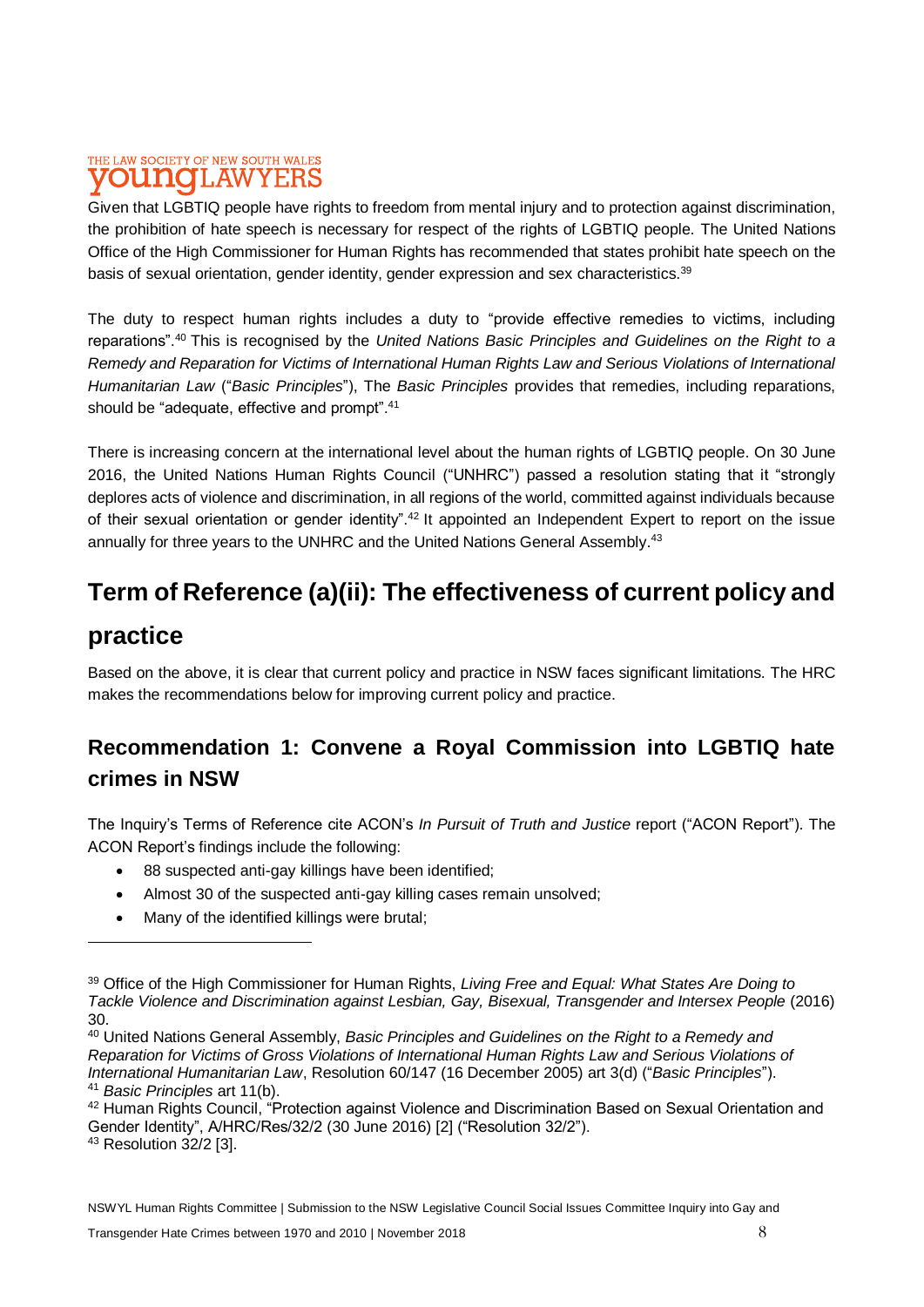#### THE LAW SOCIETY OF NEW SOUTH WALES 'LAW odiato YERS

- The list of killings is "by no means comprehensive" and does not include "the hundreds if not thousands of violent assaults that did not result in death"; and
- The trauma and victims and their families have often been compounded by inadequate institutional responses.<sup>44</sup>

There have not been adequate, effective and prompt reparations, as required by the *Basic Principles*, for such violations of the human rights of LGBTIQ people. The *Basic Principles* recognise that appropriate reparations may include:

- "Verification of the facts and full public disclosure of the truth";<sup>45</sup> and
- "Inclusion of an accurate account of violations that occurred in international human rights law.<sup>46</sup>

The HRC considers that a Royal Commission into LGBTIQ hate crimes in NSW has significant potential as a reparative measure. The HRC understands that ACON supports a full independent inquiry such as a Royal Commission into LGBTIQ hate crimes. A Royal Commission would have broad investigative powers, including powers to summons witnesses, examine witnesses under affirmation or oath, and compel witnesses to produce documents.<sup>47</sup> These powers would assist in verifying the facts and formulating an accurate account of hate crimes against LGBTIQ people, forming a sound basis for improvements to current policy and practice.

A Royal Commission is likely to attract significant public attention. This is likely to facilitate participation and engagement by a broad section of the public and to raise community awareness of hate crimes against LGBTIQ people. A Royal Commission should have an adequate timeframe and sufficient resources to perform its duties.

We recommend that the NSW Government convene a Royal Commission into hate crimes against LGBTIQ people. The Terms of Reference should be formulated in consultation with LGBTIQ people and LGBTIQ organisations.

### **Recommendation 2: Provide cultural competence training to legal and justice system personnel**

The United Nations High Commissioner for Human Rights recommends that governments implement sensitivity training with respect to LGBTIQ people for law enforcement personnel, including police and prison officers.<sup>48</sup> Similarly, the Law Council considers it a priority that Australian governments support the legal and

NSWYL Human Rights Committee | Submission to the NSW Legislative Council Social Issues Committee Inquiry into Gay and

<sup>44</sup> ACON, *In Pursuit of Truth and Justice: Documenting Gay and Transgender Prejudice Killings in NSW in the Late 20th Century*, 3-4.

<sup>45</sup> *Basic Principles* art 22(b).

<sup>46</sup> *Basic Principles* art 22(h).

<sup>47</sup> *Royal Commissions Act 1923* (NSW) ss 8, 9 and 11.

<sup>48</sup> United Nations High Commissioner for Human Rights, "Discriminatory laws and practices and acts of violence against individuals based on their sexual orientation and gender identity", A/HRC/19/41 (17 November 2011) 25 [84g].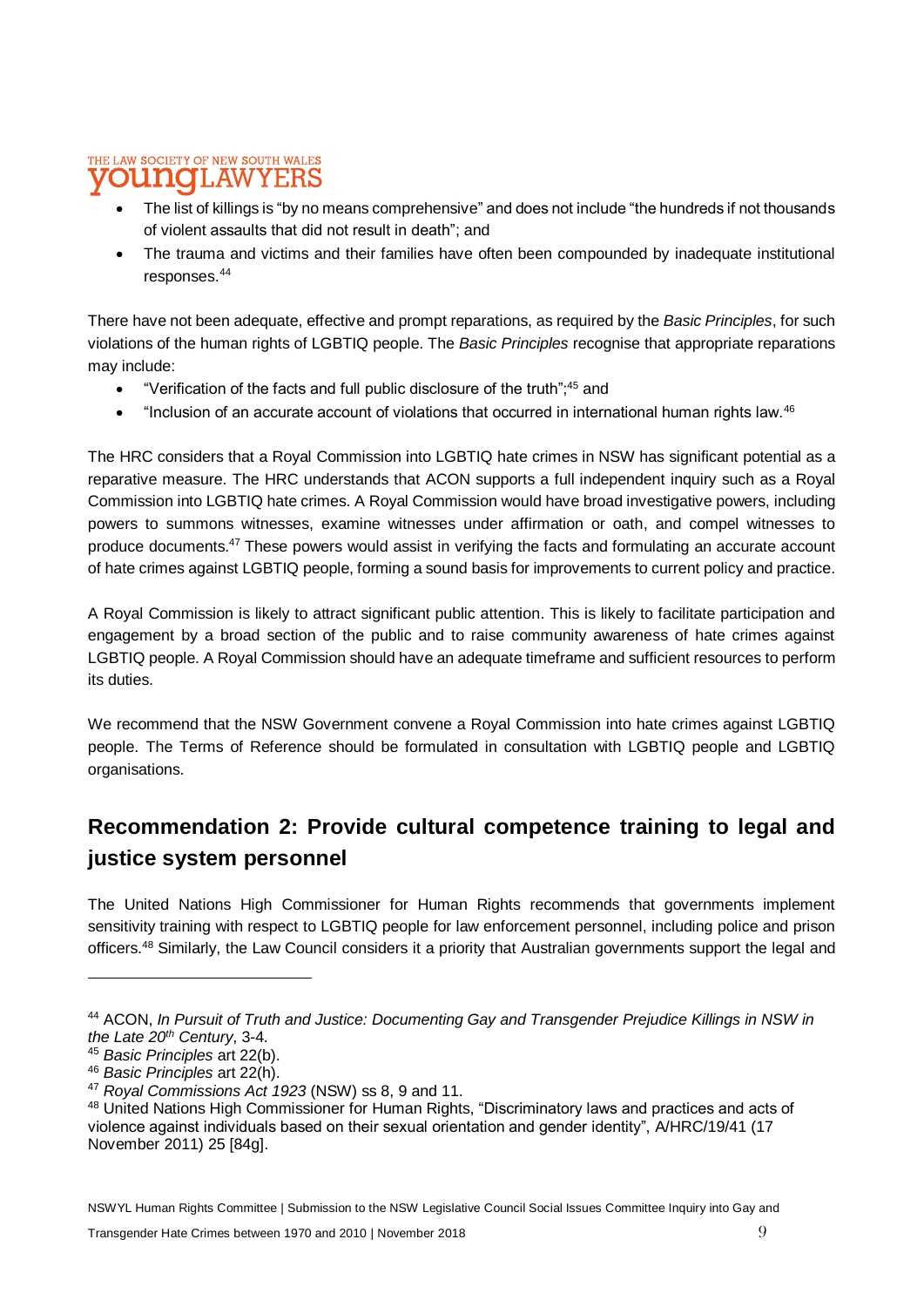#### THE LAW SOCIETY OF NEW SOUTH WALES **DUNOLAWYERS**

broader justice system to develop "policies and processes to ensure they are inclusive, welcoming and sensitive towards the needs of LGBTI+ people" ("the inclusivity priority"). The Law Council notes that this could include "ongoing training programs to build cultural competence".<sup>49</sup>

Victorian police officers who have received training on LGBTIQ issues tend to report that it is highly beneficial.<sup>50</sup>

The HRC recommends that the NSW Government provide cultural competence training regarding LGBTIQ people to legal and justice system personnel, including police, corrective services personnel and government lawyers. We further recommend that the NSW Government support the provision of cultural competence training to lawyers in private practice and judicial officers.

### **Recommendation 3: Support and expand the Gay and Lesbian Liaison Officer program**

The NSW Police Force formally established a Gay and Lesbian Liaison Officer ("GLLO") program in 1990.<sup>51</sup> The *Policing* Report praises the useful work performed by GLLOs in NSW.<sup>52</sup> LGBTIQ people aged 16-25 identified GLLOs "as a key point of contact for LGBTIQ people who needed police assistance or direction".<sup>53</sup>

Three limitations of the GLLO program are as follows:

- The name of the program creates barriers to access for bisexual, transgender, intersex and queer people;
- There are significant gaps in when and where GLLOs are available; and
- There is limited evaluation of the performance of GLLOs in their role.<sup>54</sup>

The HRC therefore makes the following recommendations:

- The name of the program be changed to the LGBTIQ Liaison Officer program;
- The number of LGBTIQ liaison officers be increased, particularly in areas where gaps exist; and
- The performance of LGBTIQ liaison officers be regularly evaluated and adequate support provided for such officers to perform effectively in their roles.

<sup>49</sup> *The Justice Project: LGBTI+ People* 61.

<sup>50</sup> Human Rights Law Centre, *End the Hate: Responding to Prejudice Motivated Speech and Violence against the LGBTI Community* (2018) 17.

<sup>51</sup> NSW Police Force, *NSW Police Force Strategy on Sexuality, Gender Diversity and Intersex 2016-2020*  (June 2016) 24

<sup>&</sup>lt;https://www.police.nsw.gov.au/\_\_data/assets/pdf\_file/0012/478794/Sexuality,\_Gender\_Diversity\_and\_Inter sex\_Policy\_2016-2020\_July\_Intranet.pdf 24>.

<sup>52</sup> *Policing Report* 7.

<sup>53</sup> William Leonard and Bianca Fileborn, *Policing for Same Sex Attracted and Sex and Gender Diverse (SSASGD) Young Victorians* (2018) 81.

<sup>54</sup> *The Justice Project: LGBTI+ People* 57.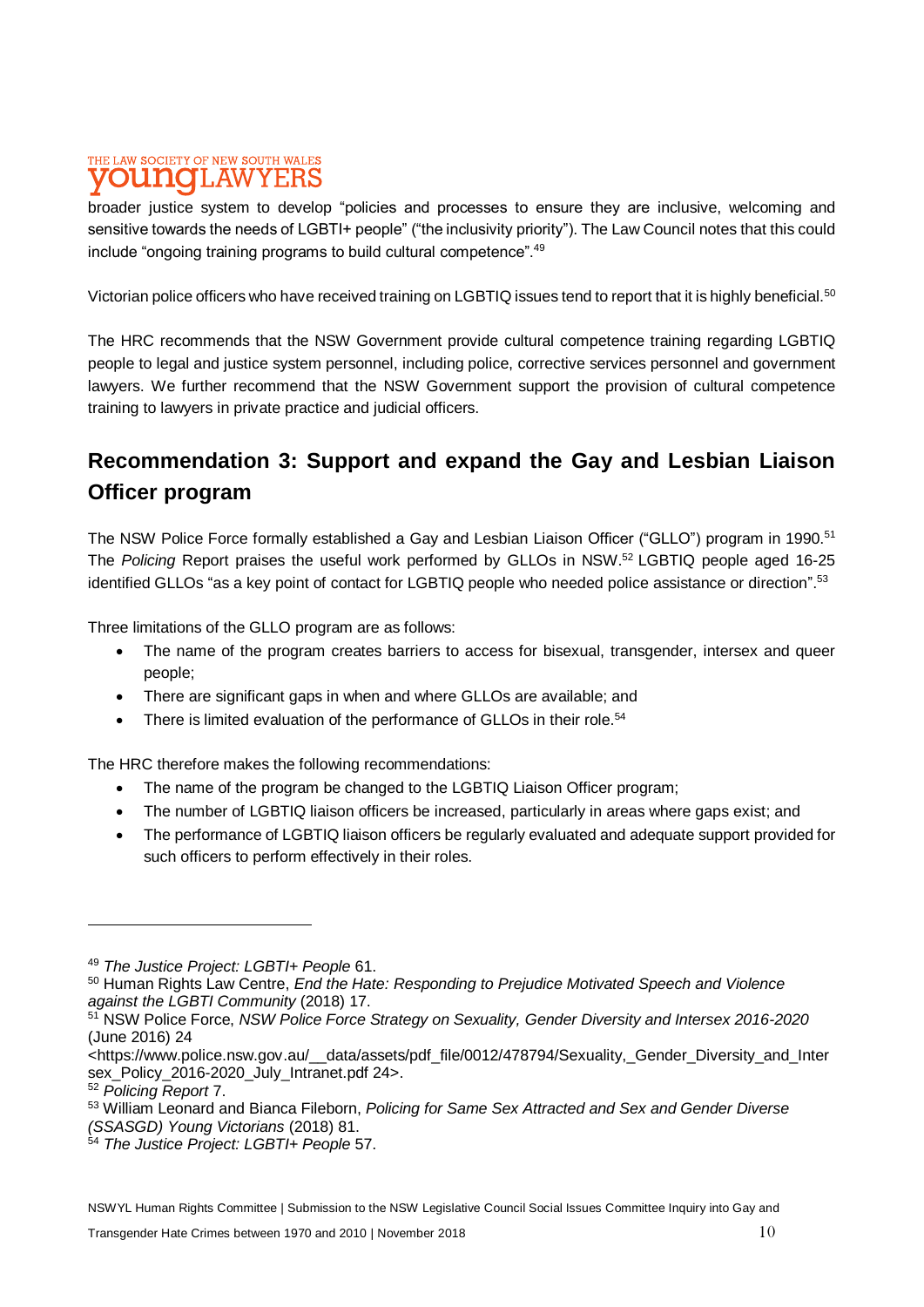#### THE LAW SOCIETY OF NEW SOUTH WALES **OUNOI.AWYERS**

**Recommendation 4: In light of (a) the NSW Ombudsman's criticisms of the police power to use drug detection dogs in general drug detection operations, and (b) specific concerns relating to the use of drug detection dogs at LGBTIQ events and venues, the power to use drug detection dogs in Part 11 Division 2 of the** *Law Enforcement (Powers and Responsibilities) Act 2002* **should be repealed** 

The NSW Ombudsman has firmly criticised the use of drug detection dogs in general drug operations. In a review of this power, the NSW Ombudsman found that:

The use of drug detection operations does not significantly assist police in targeting drug suppliers. Overwhelmingly, the use of drug detection dogs led to searches where no drugs were found…there is little to no evidence to support claims that drug detection dog operations deter drug use, reduce drugrelated crime, or increase perceptions of public safety. Further, criticisms of the cost-effectiveness of general drug detection operations appear to be well-founded."<sup>55</sup>

The *Policing Report* raises specific concerns as to the use of drug detection dogs at LGBTIQ events and venues. The LGBTIQ organisations observe a troubling relationship between the widespread use of drug detection dogs at LGBTIQ events, the high rates of false indications by drug detection drugs, the use of strip searches following indications by drug detection dogs and the resultant personal indignity and loss of liberty.<sup>56</sup> In other words, LGBTIQ people are disproportionately subjected to the personal indignity and loss of liberty of strip searches, including in situations where they are not in possession of illegal drugs. Incidents involving the use of drug detection dogs and strip searches have been a significant source of complaints with regard to policing at LGBTIQ events.<sup>57</sup>

In light of the NSW Ombudsman's findings and specific concerns relating to the use of drug detection dogs at LGBTIQ events and venues, the *Policing Report* recommends that the use of drug detection dogs at events and venues "be brought to an end".<sup>58</sup> The HRC supports this recommendation.

## **Recommendation 5: Amend the** *Anti-Discrimination Act 1977* **(NSW) to improve protections against discrimination and vilification**

#### **Protected attributes**

NSWYL Human Rights Committee | Submission to the NSW Legislative Council Social Issues Committee Inquiry into Gay and

<sup>55</sup> NSW Ombudsman, *Review of the Police Powers (Drug Detection Dogs) Act 2001* (June 2006) viii ("NSW Ombudsman Review").

<sup>56</sup> *Policing Report* 8.

<sup>57</sup> *Policing Report* 3.

<sup>58</sup> *Policing Report* 9.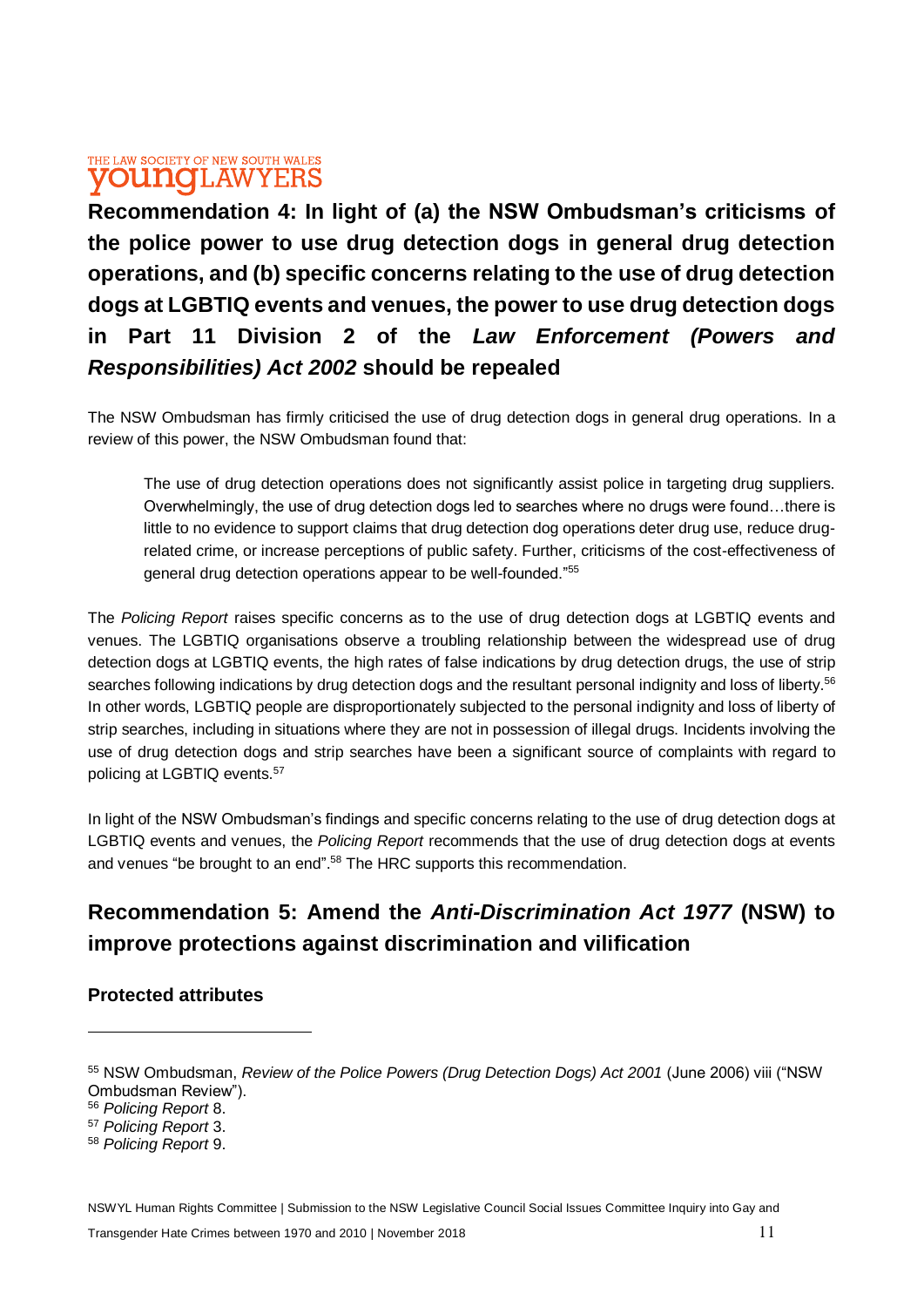#### THE LAW SOCIETY OF NEW SOUTH WALES T.AW DITTIO YERS

Existing protections against discrimination for LGBTIQ people under NSW law are limited. Currently, the *Anti-Discrimination Act 1977* (NSW) ("*ADA*") protects against discrimination on the basis of "homosexuality" <sup>59</sup> or "transgender grounds". <sup>60</sup> Intersex status and bisexuality are not covered, creating significant gaps and uncertainty of coverage for LGBTIQ people. We recommend that the *ADA* be amended to protect against discrimination for the protected attributes of sexual orientation, gender identity and intersex status, consistent with the *Sex Discrimination Act 1984* (Cth).<sup>61</sup> This will provide clear coverage against discrimination for LGBTIQ people.

#### **Vilification**

The *ADA* contains protections against "homosexual vilification"<sup>62</sup> and "transgender vilification"<sup>63</sup> but coverage is limited, with hate speech on the grounds of bisexuality and intersex status not unlawful under the *ADA*. We recommend that the *ADA* be amended to protect against vilification on the grounds of sexual orientation, gender identity and intersex status.

The current definition of vilification under the *ADA* sets a high threshold, requiring that the conduct complained of involve inciting hatred towards, serious contempt for or severe ridicule of a person or group of persons based on their homosexuality or transgender status. This requires the applicant to prove that the conduct has incited a third party, setting a high onus of proof which is difficult to discharge. We recommend that the definition of vilification in the *ADA* be replaced with "expresses hatred against, or brings into contempt or ridicule". This will lower the threshold for vilification, bringing the *ADA* into line with community expectations and deterring individuals from engaging in vilification.

#### **Hate speech offences**

The HRC welcomes the recent passing of the *Crimes Amendment (Publicly Threatening and Inciting Violence) Act 2018* (NSW) which amended the *Crimes Act 1900* (NSW) to create a new offence of publicly threatening or inciting violence against people on various grounds, including sexual orientation, gender identity, intersex status or HIV/AIDS status. This new offence carries a maximum penalty of three years imprisonment and a fine of \$11,000 for an individual or a fine of \$55,000 for a corporation.<sup>64</sup> We recommend that the NSW police officers and prosecutors receive training on the availability, elements and importance of this new offence.

#### **Recommendation 6: Increase funding for specialist LGBTIQ legal services**

The Law Council notes that LGBTIQ people "have complex legal needs that require specialist advice". This arises from:

<sup>59</sup> *Anti-Discrimination Act 1977* (NSW) Part 4C.

<sup>60</sup> *Anti-Discrimination Act 1977* (NSW) Part 3A.

<sup>61</sup> *Sex Discrimination Act 1984* (Cth) ss 5A-5C.

<sup>62</sup> *Anti-Discrimination Act 1977* (NSW) s 49ZT.

<sup>63</sup> *Anti-Discrimination Act 1977* (NSW) s 38S.

<sup>64</sup> *Crimes Act 1900* (NSW) s 93Z.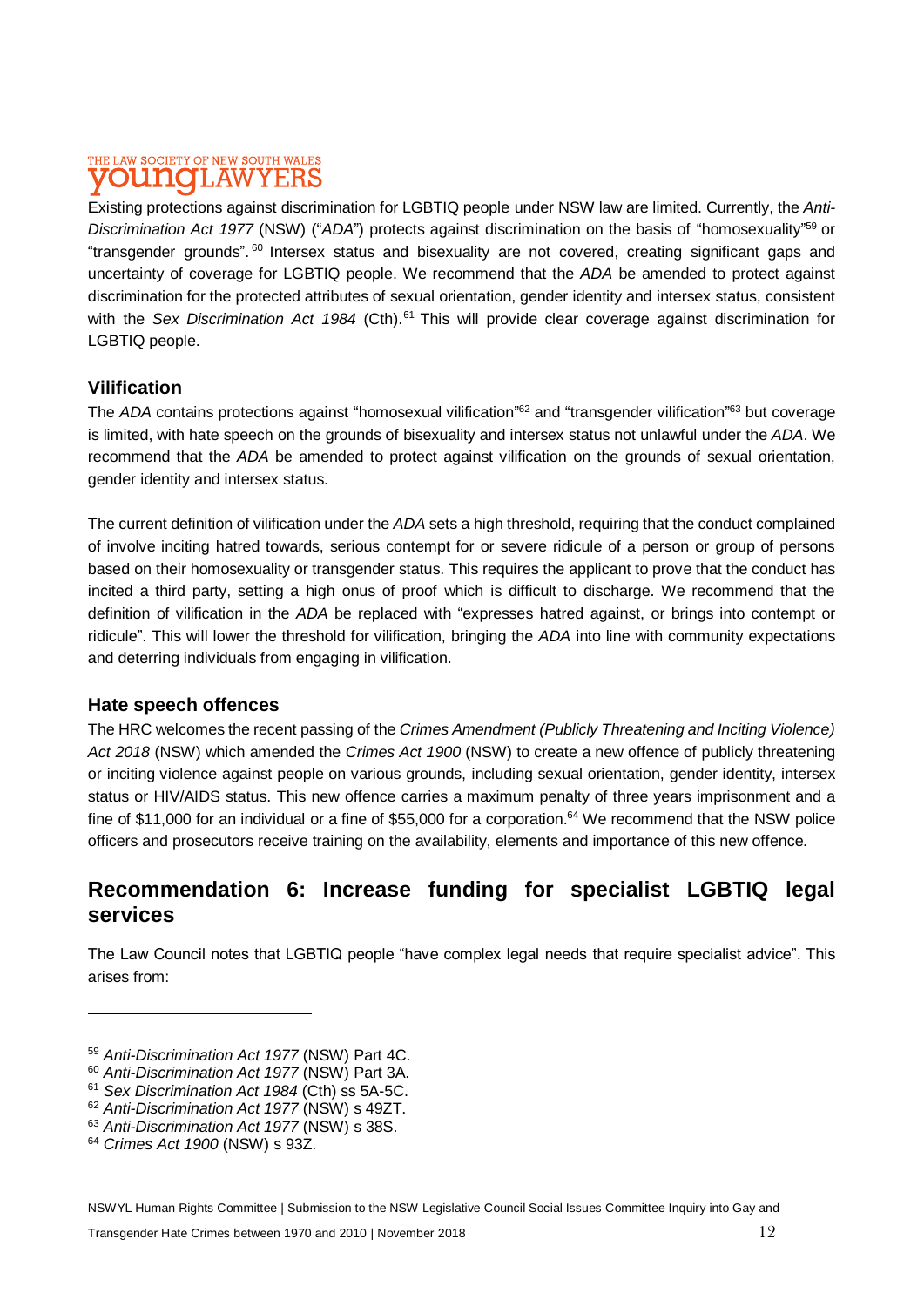#### THE LAW SOCIETY OF NEW SOUTH WALES **LAWYERS** odiato

- The complex areas of law that touch upon LGBTIQ people's lives;
- The differential application of many laws to factual circumstances relevant to LGBTIQ people;
- The need for cultural competence when providing services to LGBTIQ people; and
- The need for community education and advocacy.<sup>65</sup>

There is only one specialist legal service in NSW for LGBTIQ people, the ICLC. There are "significant gaps in specialist service provision, including in metropolitan areas" and especially in RRR parts of NSW.<sup>66</sup>

The national funding agreement for legal aid commissions and community legal centres does not identify LGBTIQ people in its list of priority client groups.<sup>®</sup> This is despite the fact that LGBTIQ people meet the description of a priority client group as people who "are more likely to experience legal problems, less likely to seek assistance and/or less able to access services for a range of reasons."<sup>88</sup>

We recommend that the NSW Government increase funding for specialist LGBTIQ legal assistance services.

## **Recommendation 7: Establish a Gender and Sexuality Commissioner to monitor the human rights of LGBTIQ people and provide policy leadership**

Former Human Rights Commissioner Tim Wilson observed in 2015 that LGBTIQ issues frequently "fall through the gaps of policy".<sup>69</sup> When LGBTIQ issues are raised and addressed as part of the policy process, it is often only through the action of the LGBTIQ community. The lack of coordinated action by government contributes to a situation in which policy changes affecting LGBTIQ people are often ad hoc and insufficiently considered.<sup>70</sup> The Law Council attributes this situation to a lack of policy leadership.<sup>71</sup>

Policy leadership with respect to LGBTIQ could be improved by creating a dedicated LGBTIQ position.<sup>72</sup> Such a position would be similar to existing positions at the Commonwealth level – for example, the Sex Discrimination Commissioner, Race Discrimination Commissioner and Aboriginal and Torres Strait Islander Social Justice Commissioner.

NSWYL Human Rights Committee | Submission to the NSW Legislative Council Social Issues Committee Inquiry into Gay and

<sup>65</sup> *The Justice Project: LGBTI+ People* 34.

<sup>66</sup> *The Justice Project: LGBTI+ People* 37.

<sup>67</sup> *National Partnership Agreement on Legal Assistance Services 2015-20* cl B3.

<sup>68</sup> *National Partnership Agreement on Legal Assistance Services 2015-20* cl B1.

<sup>69</sup> Australian Human Rights Commission, *Resilient Individuals: Sexual Orientation, Gender Identity and Intersex Rights* (2015) 1.

<sup>70</sup> *The Justice Project: LGBTI+ People* 40.

<sup>71</sup> *The Justice Project: LGBTI+ People* 39.

<sup>72</sup> *The Justice Project: LGBTI+ People* 60.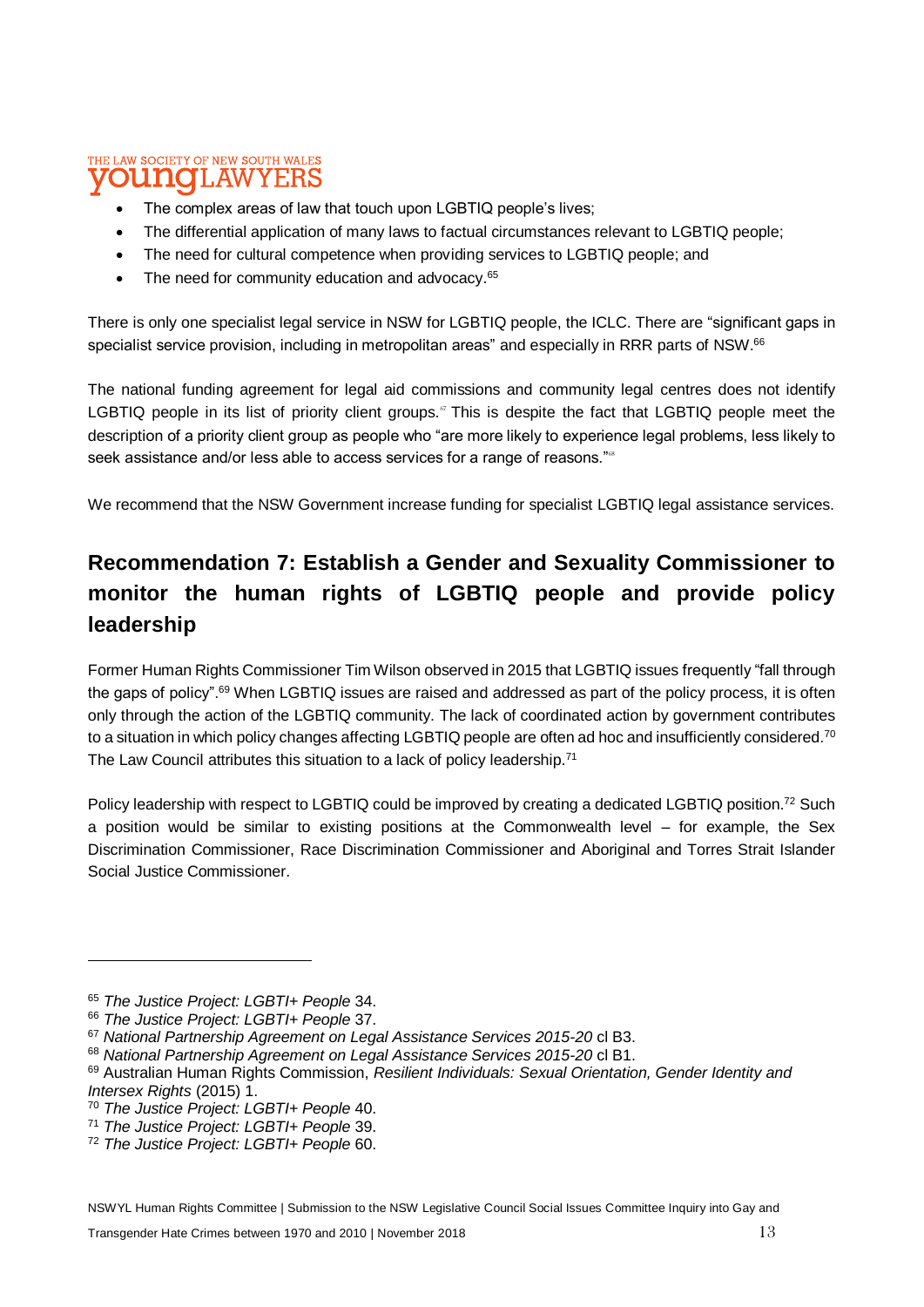#### THE LAW SOCIETY OF NEW SOUTH WALES **DUNCLAW**

In 2015, Victoria appointed a Gender and Sexuality Commissioner.<sup>73</sup> We recommend that the NSW Government appoint such a commissioner to monitor the human rights LGBTIQ people and provide leadership on LGBTIQ issues.

### **Recommendation 8: Provide support for schools to prevent and respond to bullying and discrimination against young LGBTIQ people**

As noted above, hate crimes are especially likely to be perpetrated against young LGBTIQ people, and high levels of hate crime and hate conduct are perpetrated against young LGBTIQ people in schools. In light of this, school-based interventions have significant potential to reduce hate crimes and hate conduct against LGBTIQ people.

It is concerning that programs to improve school safety for young LGBTIQ people have been defunded.<sup>74</sup> General anti-bullying programs are insufficient to address the uniquely high prevalence of hate crime and hate conduct against young LGBTIQ people in schools, bearing in mind Australia's obligation under articles 2 and 13 of *ICESCR* to guarantee to young LGBTIQ people the right to education without discrimination of any kind.

The HRC recommends that the NSW Government provide support for schools to prevent and respond to bullying and discrimination against young LGBTIQ people. Consultation should be undertaken with teachers, LGBTIQ people and their representative organisations to determine the content of such support.

# **Term of Reference (c): Any other related matter**

### **Recommendation 9: Increase funding for critical support services**

Both the impact of hate crimes and access to justice barriers for LGBTIQ people are exacerbated by the lack of critical support services.<sup>75</sup> The Law Council identifies a range of critical service gaps faced by LGBTIQ people, including in services relating to homelessness, crisis accommodation, family violence, counselling, sexual assault and healthcare.<sup>76</sup> The HRC recommends that the NSW Government increases funding for such services.

# **Concluding Comments**

<sup>73</sup> Victorian Minister for Equality, "Rowena Allen Is Victoria's First Gender and Sexuality Commissioner" (15 July 2015) <https://www.premier.vic.gov.au/ro-allen-is-victorias-first-gender-and-sexuality-commissioner/>. <sup>74</sup> See, eg, Nour Haydar, "Safe schools program ditched in NSW, to be replaced by wider anti-bullying program", *ABC News* (16 April 2017) <https://www.abc.net.au/news/2017-04-16/safe-schools-programditched-in-nsw/8446680>.

<sup>75</sup> Law Council of Australia, *The Justice Project: Critical Support Services* (August 2018) 4

<sup>76</sup> *The Justice Project: LGBTI+ People* 35-37.